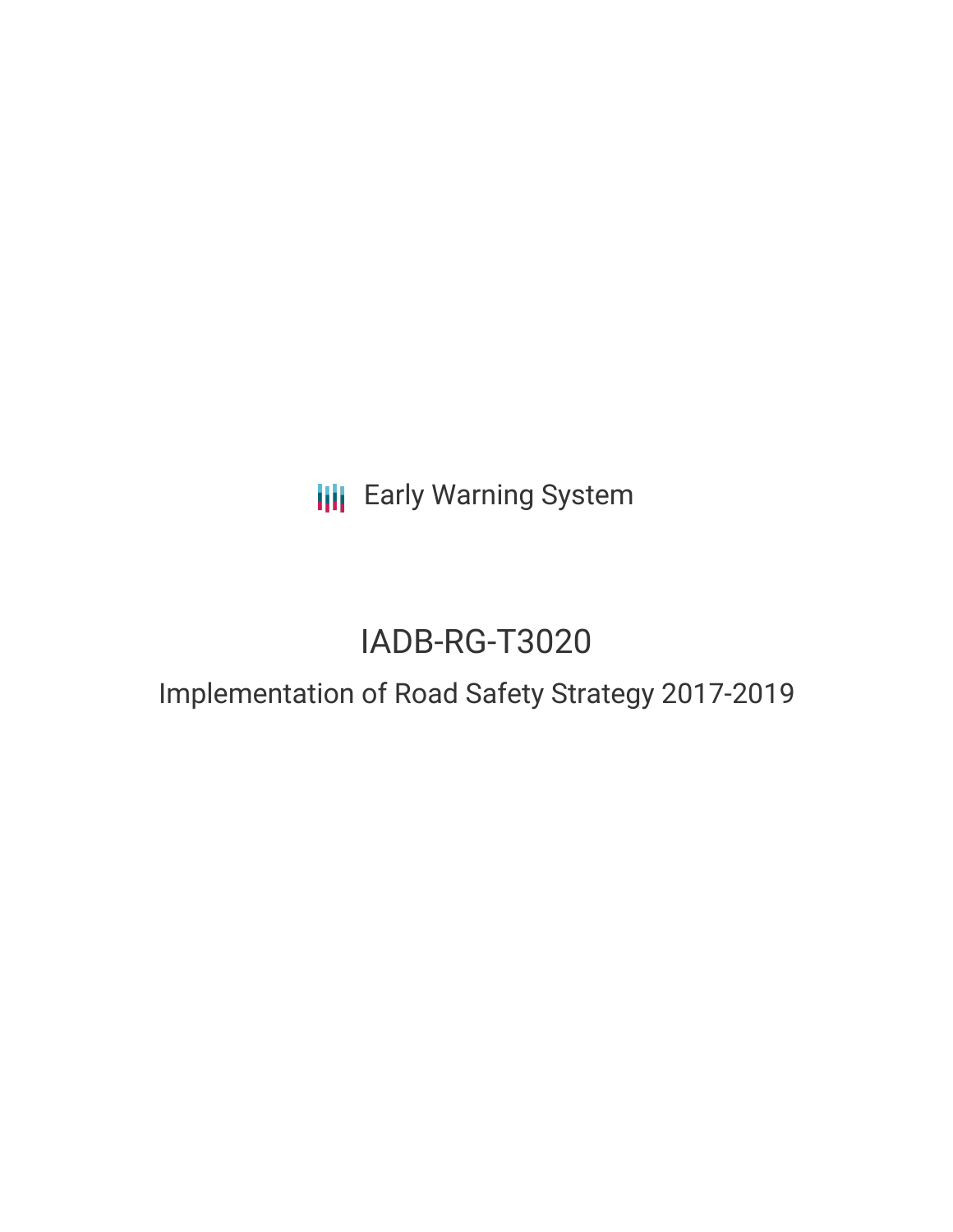#### **Quick Facts**

| Inter-American Development Bank (IADB)  |
|-----------------------------------------|
| Approved                                |
| C                                       |
| 2017-08-09                              |
| <b>Technical Cooperation, Transport</b> |
| Grant                                   |
| \$ 0.75 million                         |
| $$0.75$ million                         |
|                                         |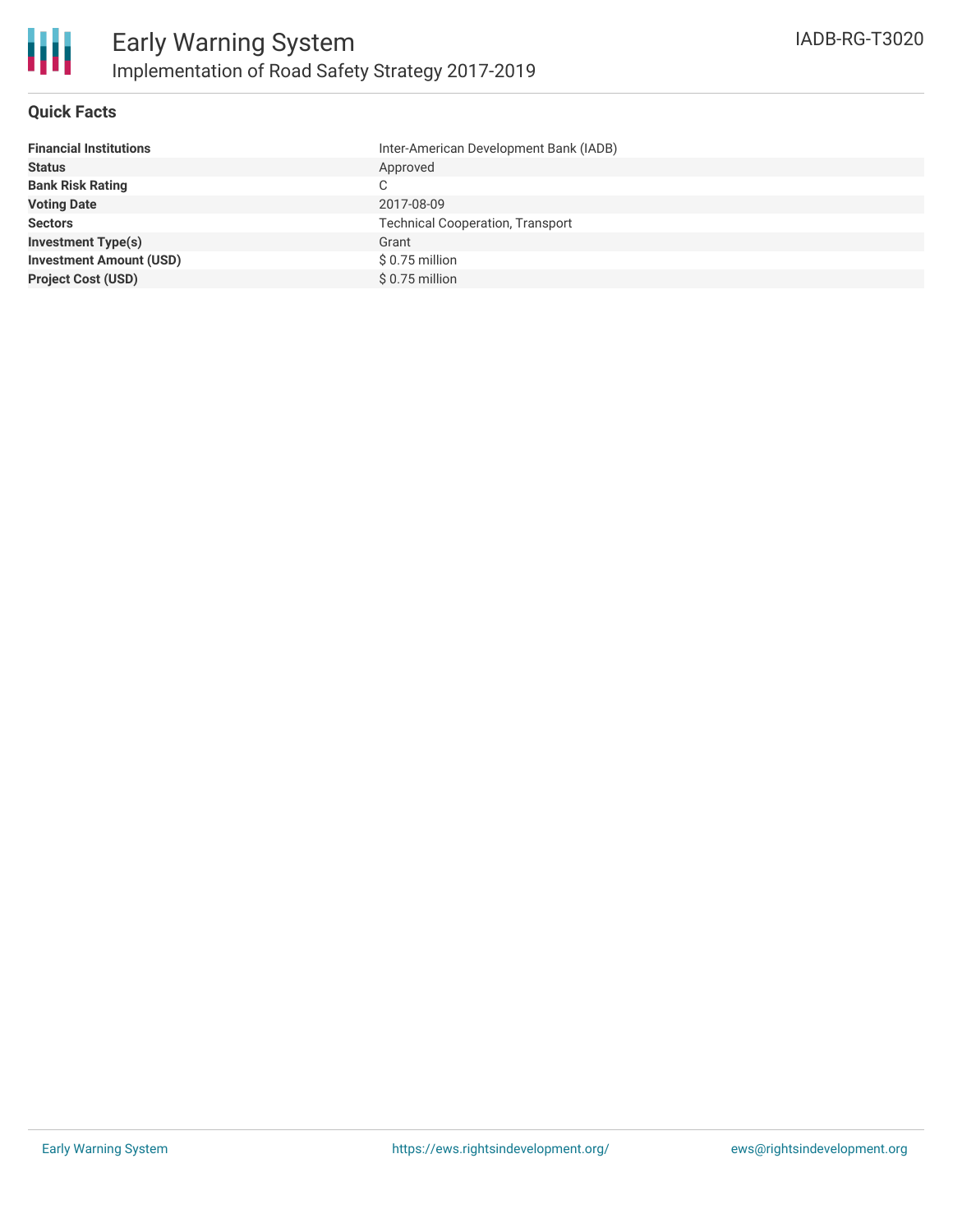

#### **Project Description**

IDB: "Support the implementation of the IDB Road Safety Strategy in the countries of the region, continuing the actions, studies and guides developed through the technical cooperation CT RG-T2438."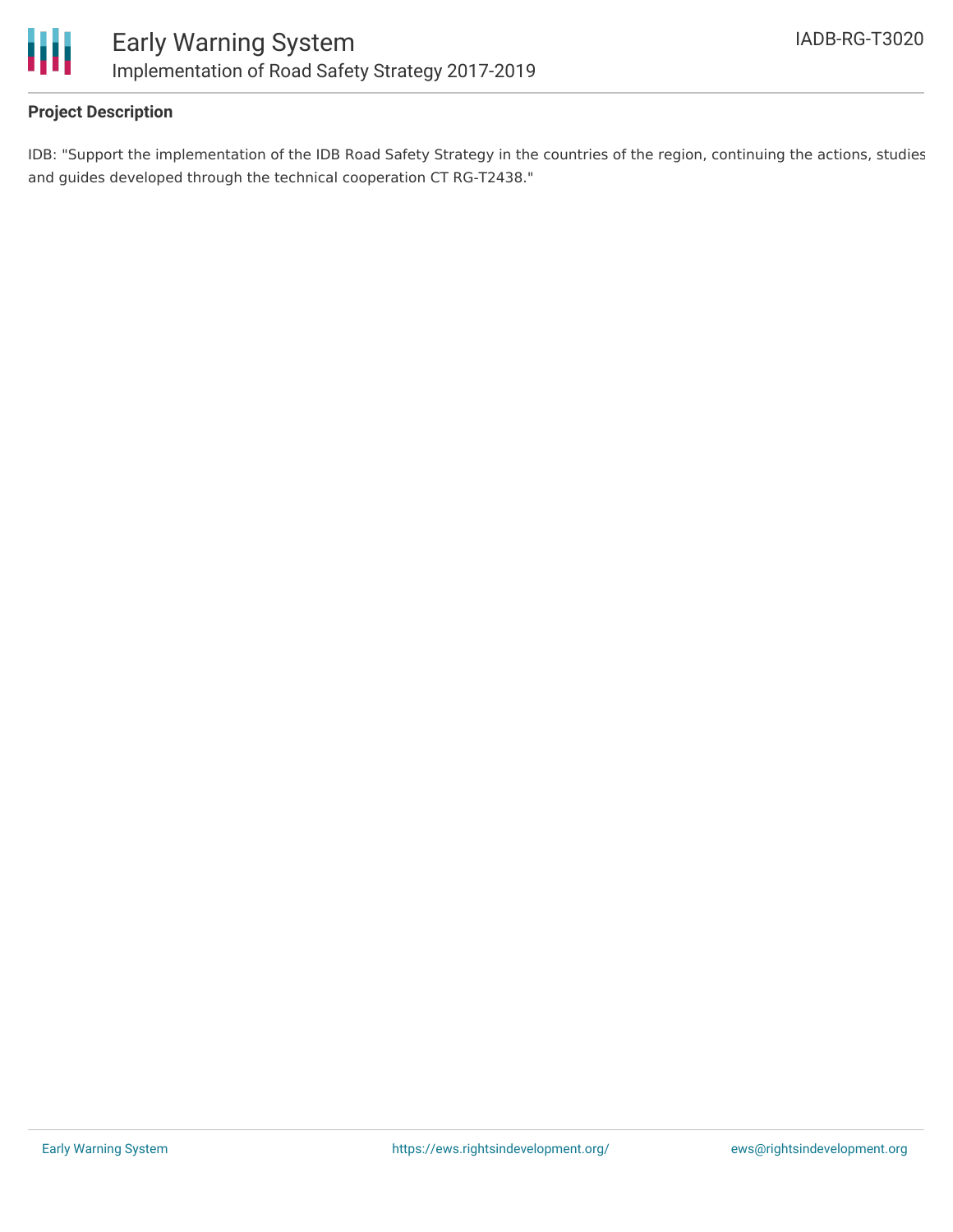

#### **Investment Description**

• Inter-American Development Bank (IADB)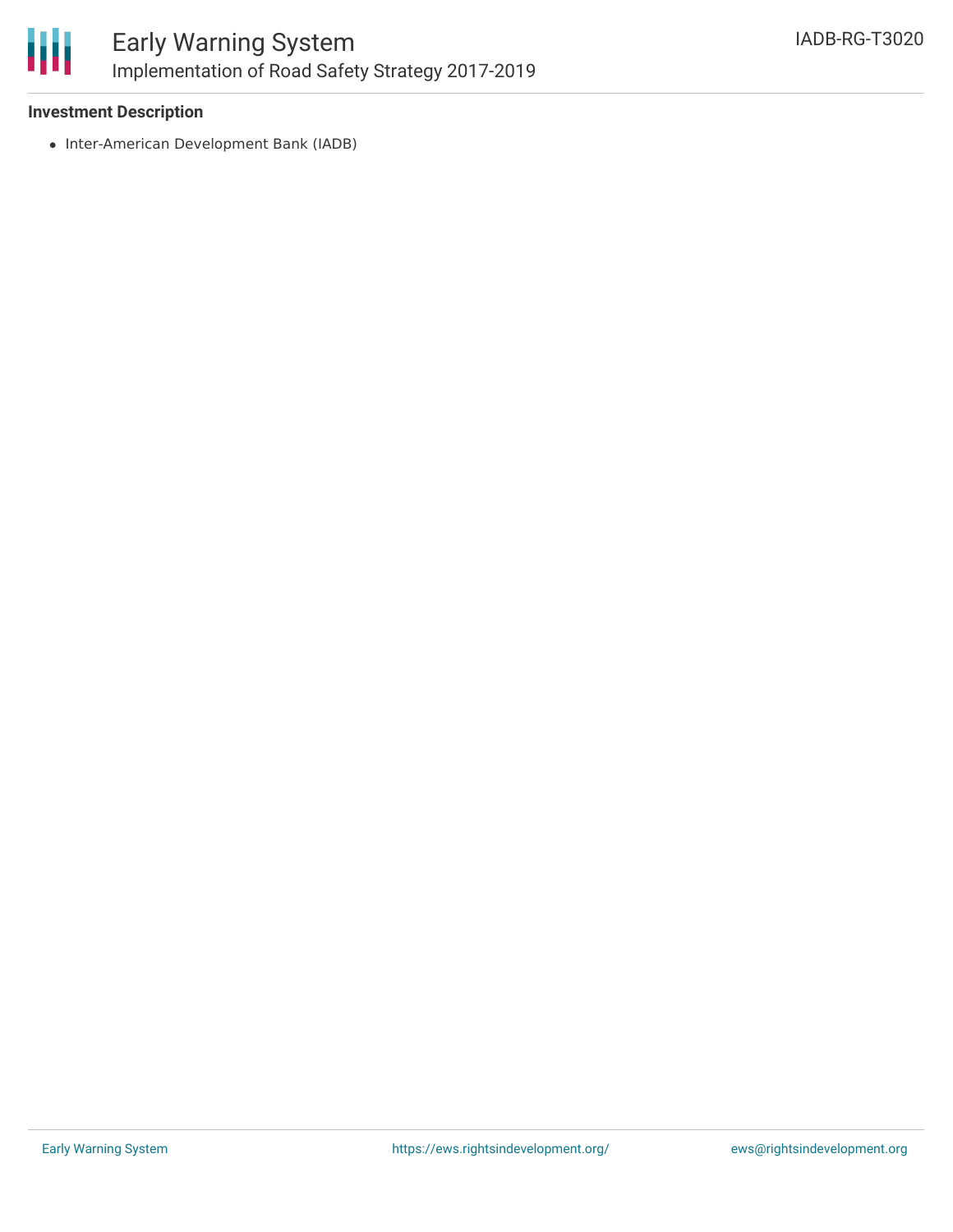

#### **Contact Information**

ACCOUNTABILITY MECHANISM OF IADB

The Independent Consultation and Investigation Mechanism (MICI) is the independent complaint mechanism and fact-finding body for people who have been or are likely to be adversely affected by an Inter-American Development Bank (IDB) or Inter-American Investment Corporation (IIC)-funded project. If you submit a complaint to MICI, they may assist you in addressing the problems you raised through a dispute-resolution process with those implementing the project and/or through an investigation to assess whether the IDB or IIC is following its own policies for preventing or mitigating harm to people or the environment. You can submit a complaint by sending an email to MICI@iadb.org. You can learn more about the MICI and how to file a complaint at http://www.iadb.org/en/mici/mici,1752.html (in English) or http://www.iadb.org/es/mici/mici,1752.html (Spanish).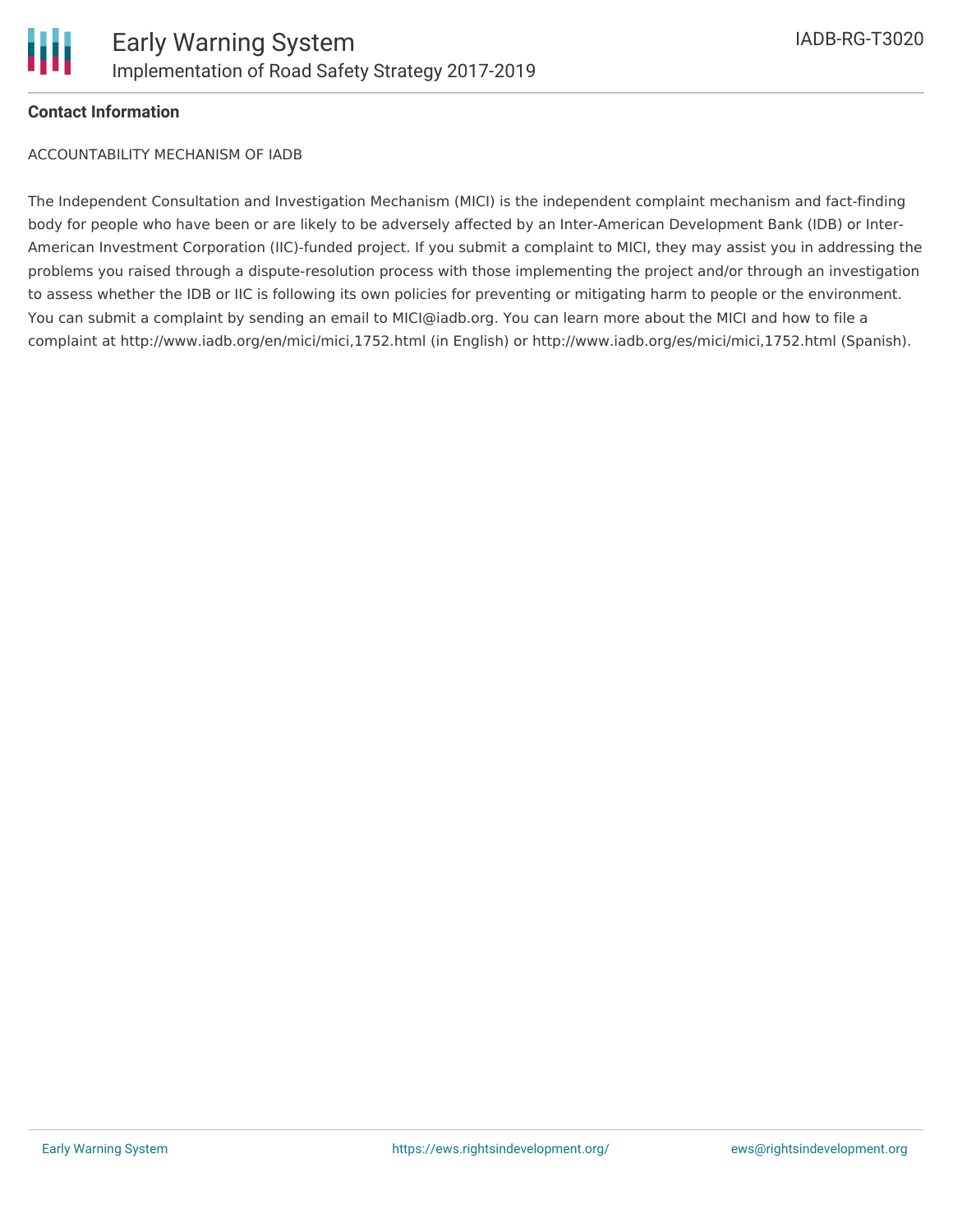

#### **Bank Documents**

• PIC\_Full [Doc\\_Estrategia\\_de\\_Seguridad\\_Vial\\_2017-2019.pdf](https://ewsdata.rightsindevelopment.org/files/documents/20/IADB-RG-T3020.pdf) [\[Original](http://www.iadb.org/Document.cfm?id=EZSHARE-95449685-9) Source]